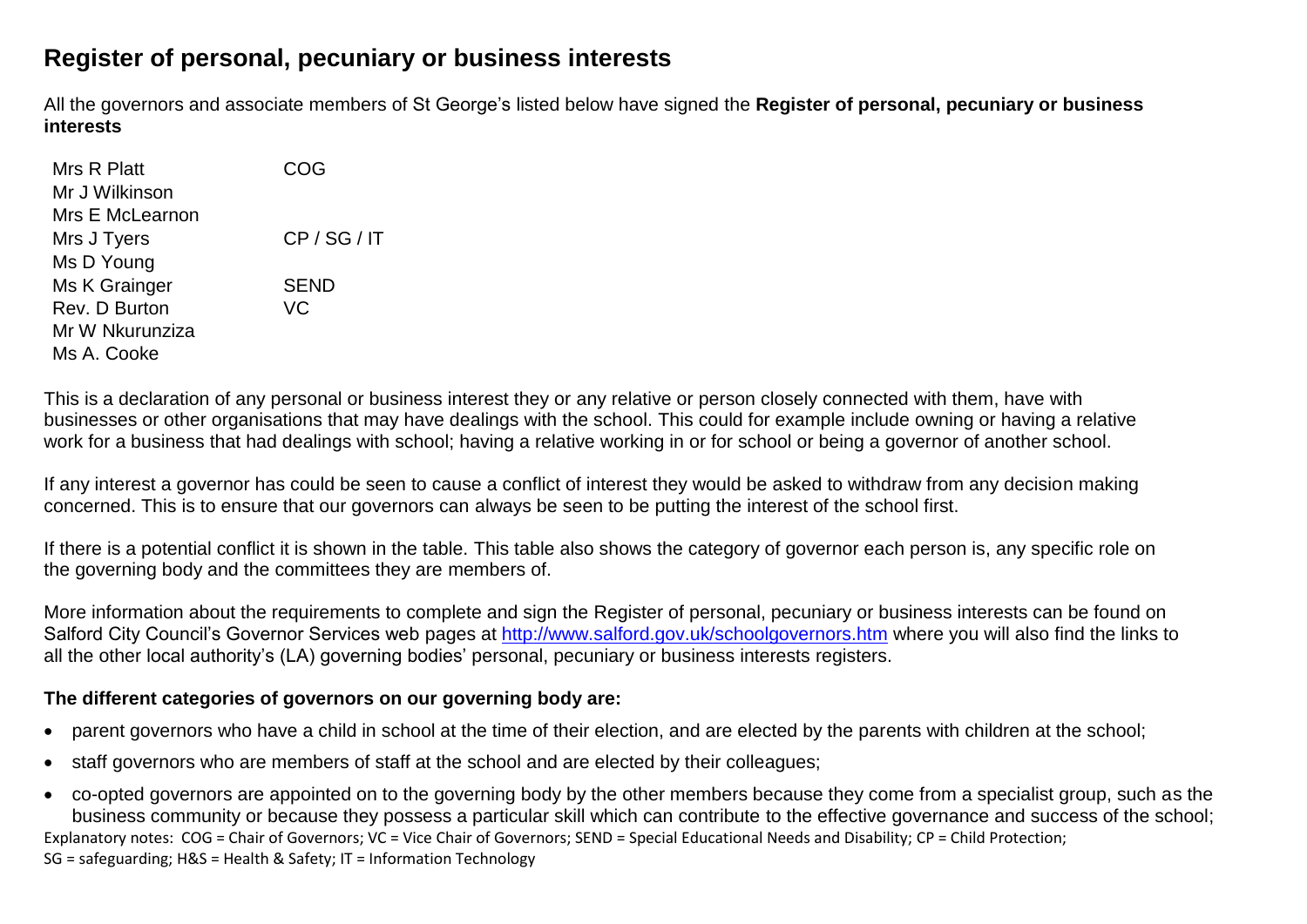- local authority(LA) governors who are nominated by the local councillor and appointed by the governing body;
- the Headteacher (HT) is also a member of the governing body by right of the position they hold in the school;
- associate members are not actually governors but can be appointed to serve on committees and attend meetings of the full governing body. They do not have the right to vote at meetings of the full governing body but may been given voting rights on the committees that they are a member of, but these rights can only be given by the governing body.

**The different committees our governing body has are:**

- Finance & Staffing
- Buildings/Health and Safety
- School Effectiveness

There are also separate disciplinary and appeals committees which are convened if they are required all committee members are eligible for this committee is required.